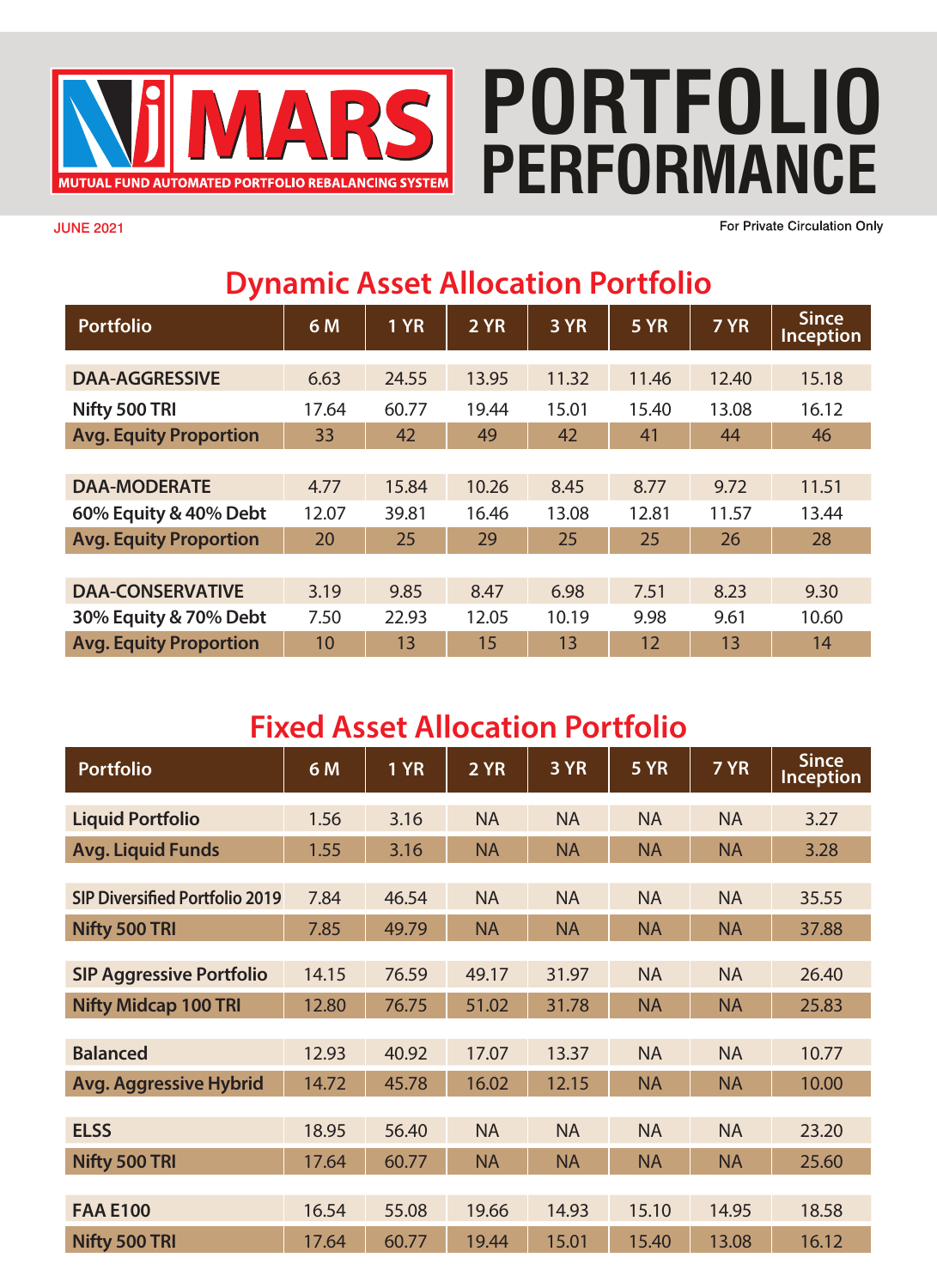

# **PERFORMANCE PORTFOLIO**

JUNE 2021

For Private Circulation Only

| <b>Fixed Asset Allocation Portfolio</b> |       |             |       |       |             |       |                                  |  |  |  |
|-----------------------------------------|-------|-------------|-------|-------|-------------|-------|----------------------------------|--|--|--|
| <b>Portfolio</b>                        | 6 M   | <b>1 YR</b> | 2 YR  | 3 YR  | <b>5 YR</b> | 7 YR  | <b>Since</b><br><b>Inception</b> |  |  |  |
| <b>FAA E90</b>                          | 15.39 | 50.57       | 18.92 | 14.30 | 14.38       | 14.37 | 17.67                            |  |  |  |
| 90% Equity & 10% Debt                   | 16.29 | 55.71       | 19.01 | 14.73 | 14.88       | 12.82 | 15.57                            |  |  |  |
| <b>FAA E80</b>                          | 14.18 | 45.90       | 18.01 | 13.57 | 13.59       | 13.73 | 16.69                            |  |  |  |
| 80% Equity & 20% Debt                   | 14.92 | 50.52       | 18.37 | 14.32 | 14.27       | 12.48 | 14.94                            |  |  |  |
| <b>FAA E70</b>                          | 12.92 | 41.08       | 16.94 | 12.90 | 12.84       | 13.05 | 15.67                            |  |  |  |
| 70% Equity & 30% Debt                   | 13.51 | 45.22       | 17.52 | 13.77 | 13.58       | 12.07 | 14.23                            |  |  |  |
| <b>FAA E60</b>                          | 11.59 | 36.10       | 15.70 | 12.11 | 12.01       | 12.30 | 14.58                            |  |  |  |
| 60% Equity & 40% Debt                   | 12.07 | 39.81       | 16.46 | 13.08 | 12.81       | 11.57 | 13.44                            |  |  |  |
| <b>FAA E50</b>                          | 10.20 | 30.98       | 14.28 | 11.04 | 11.01       | 11.43 | 13.39                            |  |  |  |
| 50% Equity & 50% Debt                   | 10.59 | 34.29       | 15.20 | 12.26 | 11.95       | 11.00 | 12.57                            |  |  |  |
| <b>FAA E40</b>                          | 8.49  | 25.48       | 12.94 | 10.39 | 10.14       | 10.60 | 12.22                            |  |  |  |
| 40% Equity & 60% Debt                   | 9.07  | 28.66       | 13.73 | 11.30 | 11.01       | 10.35 | 11.63                            |  |  |  |
| <b>FAA E30</b>                          | 6.73  | 20.04       | 11.19 | 9.02  | 9.03        | 9.49  | 10.81                            |  |  |  |
| 30% Equity & 70% Debt                   | 7.50  | 22.93       | 12.05 | 10.19 | 9.98        | 9.61  | 10.60                            |  |  |  |
| <b>FAA E20</b>                          | 4.56  | 14.21       | 9.50  | 7.95  | 8.20        | 8.75  | 9.72                             |  |  |  |
| 20% Equity & 80% Debt                   | 5.88  | 17.09       | 10.16 | 8.95  | 8.86        | 8.78  | 9.49                             |  |  |  |
| <b>FAA E10</b>                          | 3.11  | 9.06        | 7.89  | 6.69  | 7.03        | 7.55  | 8.14                             |  |  |  |
| 10% Equity & 90% Debt                   | 4.19  | 11.15       | 8.05  | 7.55  | 7.65        | 7.87  | 8.30                             |  |  |  |

• Performance is as on 30 Jun 21

- Inception Date of all DAA & FAA portfolios is 16 Dec 13
- Inception date of Balanced Portfolio is 11 Sep 17; Inception date of ELSS Portfolio is 30 Jul 19; Inception date of Liquid Portfolio is 04 May 20
- Inception Date of SIP Aggressive Portfolio is 10 Jan 18; Inception date of SIP Diversied Portfolio 2019 is 10 Aug 19
- Returns for one year or less period are on an absolute basis and for more than a year period are on CAGR basis
- Returns of SIP Aggressive Portfolio & SIP Diversified Portfolio 2019 represents SIP Returns.
- Benchmark is made of Nifty 500 TRI (Source: NSE) and Bank FD (data from RBI)
- Avg. Equity proportion is based on equity proportion of the model portfolio • Clients performance may differ from the model portfolio performance.
- 
- Past Performance may or may not sustain in the future.